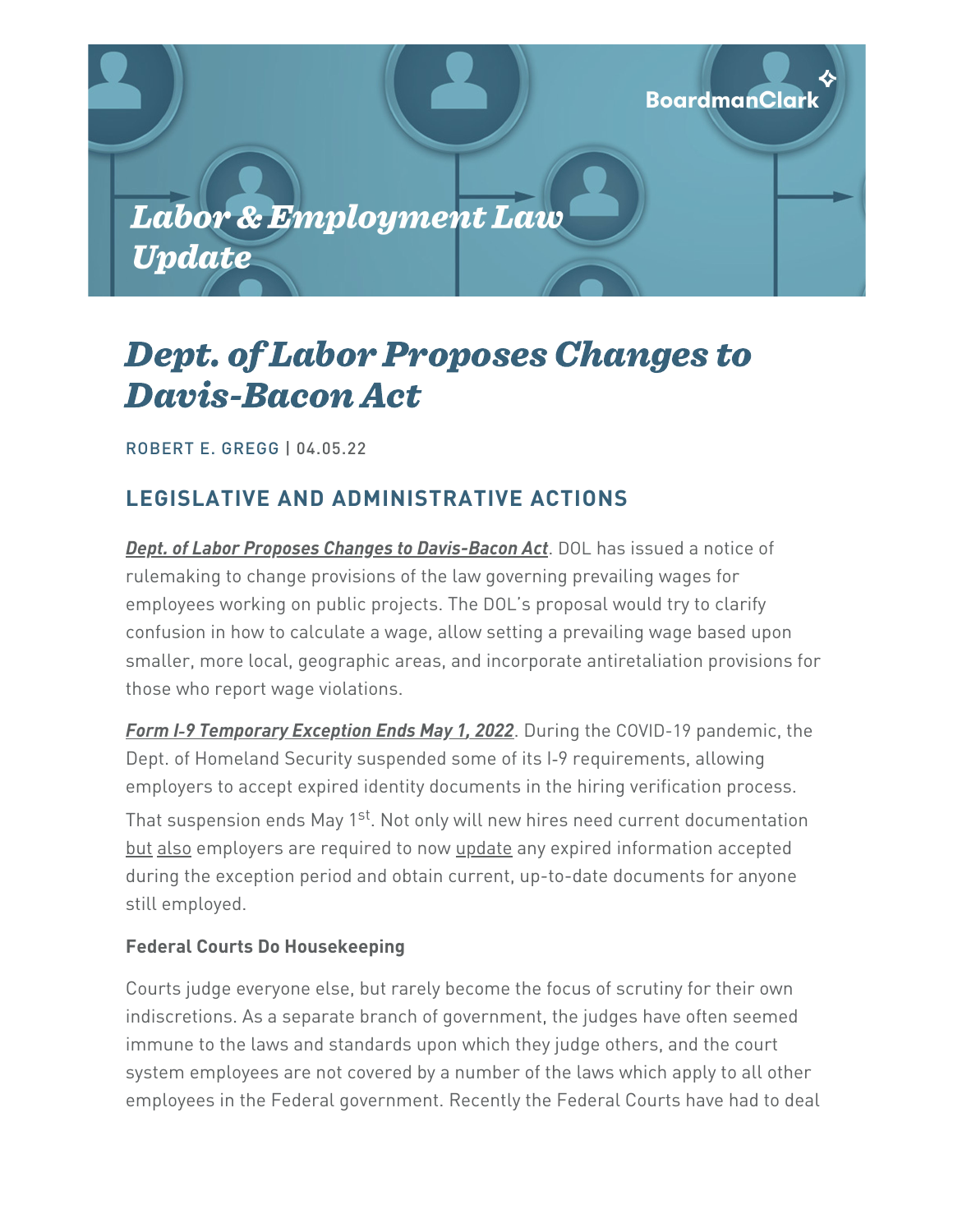with embarrassing public revelations about improper conduct by judges and are trying to take corrective action.

*Transparency for Financial Disclosures*. The Federal Courts are applying more focus and a new automated online system to publicly disclose judges' financial holdings and other corporate connections which could create a conflict of interest on cases before them. This is a reaction to a Wall Street Journal investigation finding 130 judges had presided over 685 cases in which they or an immediate family member owned stock in a company which was a party in the case before them. The judges ruled in favor of the company they owned stock in 75% of the time. One judge had decided 138 cases in which he had a stock ownership conflict of interest. The revelation set off a wave of appeals to reverse decisions. So, the courts are tightening reporting and disclosure requirements. Congress is also acting to impose tougher scrutiny requirements on the courts.

**Abusive Conduct Report**. The Federal Courts' Judiciary Workplace Conduct Working Group has issued a report on progress to address the ongoing revelations about abusive conduct, sexual harassment and discrimination by its judges and officials. The report cites the implementation of stronger policies and codes of conduct; improvements in training; reporting, complaint processing; and dispute resolution. However, court employee advocates and the Congressional House Judiciary Committee on Courts have opined the changes are not enough, and the courts' selfpolicing still allows too little transparency without "robust safeguards". The Congressional Committee will be holding hearings and considering a Judicial Accountability Act to extend the same protections to judicial employees as apply to other government and private sector employees.

*In a related case, a State Judge is subject to Removal for Sexual Grope*. The Massachusetts Supreme Court has indefinitely suspended a state judge for having sexually groped a court employee at a conference. The judge denied the allegation, but the Court considered that his story about what occurred changed over time and was "fictional" and "concocted". This suspension will be followed by a procedure which may lead to permanent removal from office. In Re *P.M. Sushchyk* (S.Ct. Mass, 2022) This can also illustrate the fact that a good deal of harassment and improper behavior occurs after hours in social settings but can still be actionable under the employment laws. "Work Relatedness" can have a very broad scope. [For more detailed information, request the article *Off the Clock But Still on the Hook for Liability* by Boardman & Clark.]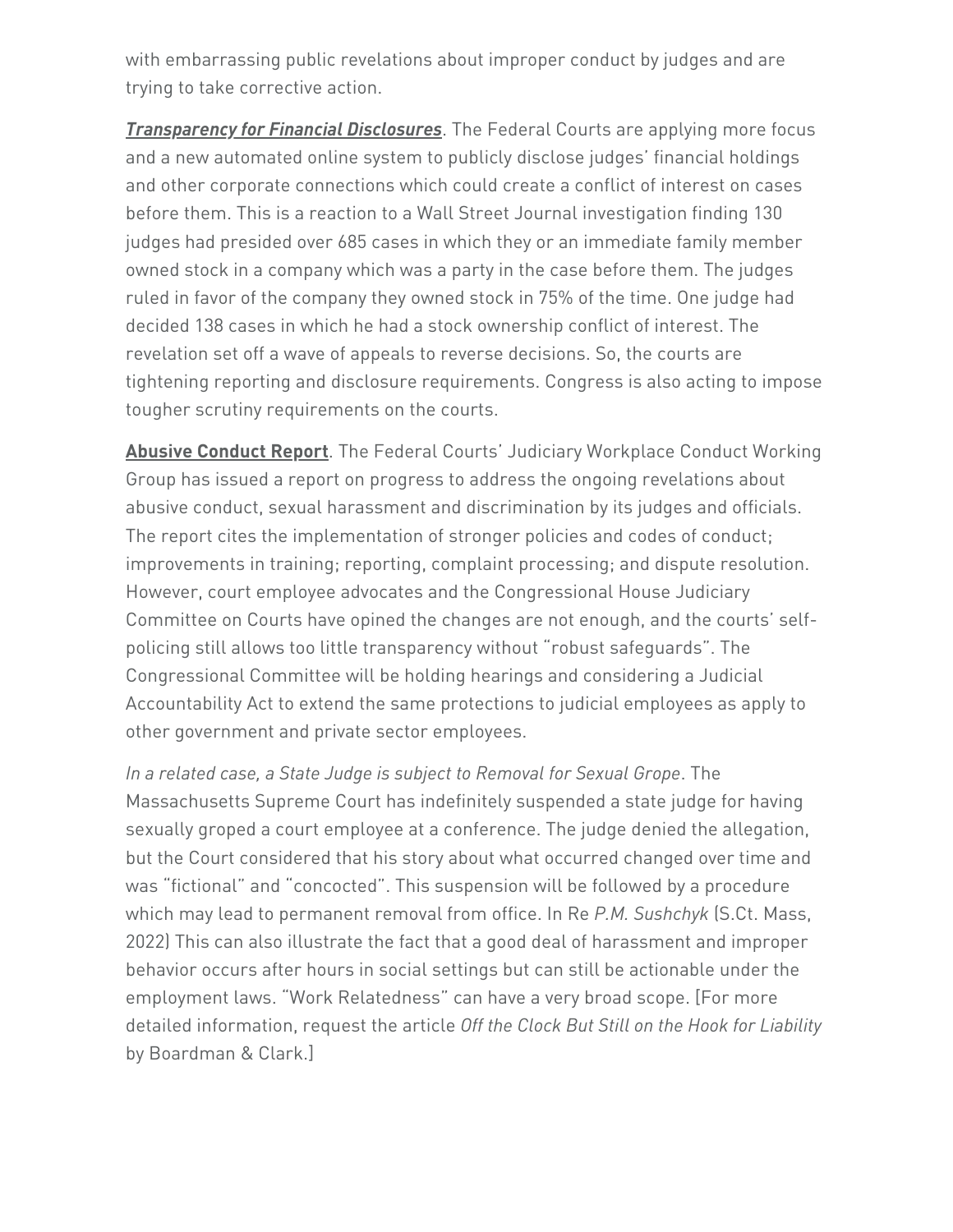## **LITIGATION**

#### **Saddest Case of the Month**

*Employee and Wife Died While Small Children Wait in Car – Company Executive Criminally Indicted for Safety Violations and Cover-Up*. An on-call Service Technician was dispatched to check a malfunction at an oil pumping station. When he entered the building, he was overcome by toxic fumes. When he did not return home for several hours and did not answer his phone, his wife became concerned. She put their two small children in the car and drove to the pumping station to check on him. When she entered the building, she too was overcome by the fumes. Both died. The children remained in the car until someone else came along, found them, and called for First Responders. OSHA investigated and found flagrant safety violations and that the company impeded the investigation by submitting false documents to OSHA and state investigators. The Dept. of Justice has obtained a criminal indictment against the company and a vice-president, individually. The criminal complaint is for knowingly failing to take adequate protections against exposure to the toxic gas; making false statements impeding the investigation and submitting false reports regarding the safety of the operation. *U.S. v. Aghorn Operating, Inc*. (W.D. Tx, 2022) The company previously settled the civil case brought on behalf of the deceased and the children. This case is one of a growing number of criminal prosecutions of individual owners and executives for knowingly disregarding employee safety and filing false reports to hide operational problems. [See the March 2022 Update for additional case example]

#### **Wages & Hours**

*U.S. Soccer Foundation Settles Equal Pay Case with U.S. Women's National Team*. The USF will pay \$24 million to settle a long running and often acrimonious pay discrimination case over the much lower pay to women soccer players. Over the course of the litigation the pay for WNT players has risen, making the settlement now feasible. *Morgan et al v. U.S. Soccer Federation, Inc*. (9 th Cir. 2022)

*Steakhouse Pays \$1.45 Million for Overtime Records Violations*. A company with three restaurants has been assessed \$1.45 million in backpay and punitive damages for intentionally not paying overtime to kitchen staff and keeping inadequate "spotty" records, especially for Hispanic workers. Though proper records were kept, and OT paid for front of the house hosts and servers, the kitchen staff records did not show the overtime hours worked and they received no extra pay. Extra damages were assessed due to intentionality of the violations. The judge rejected the defense of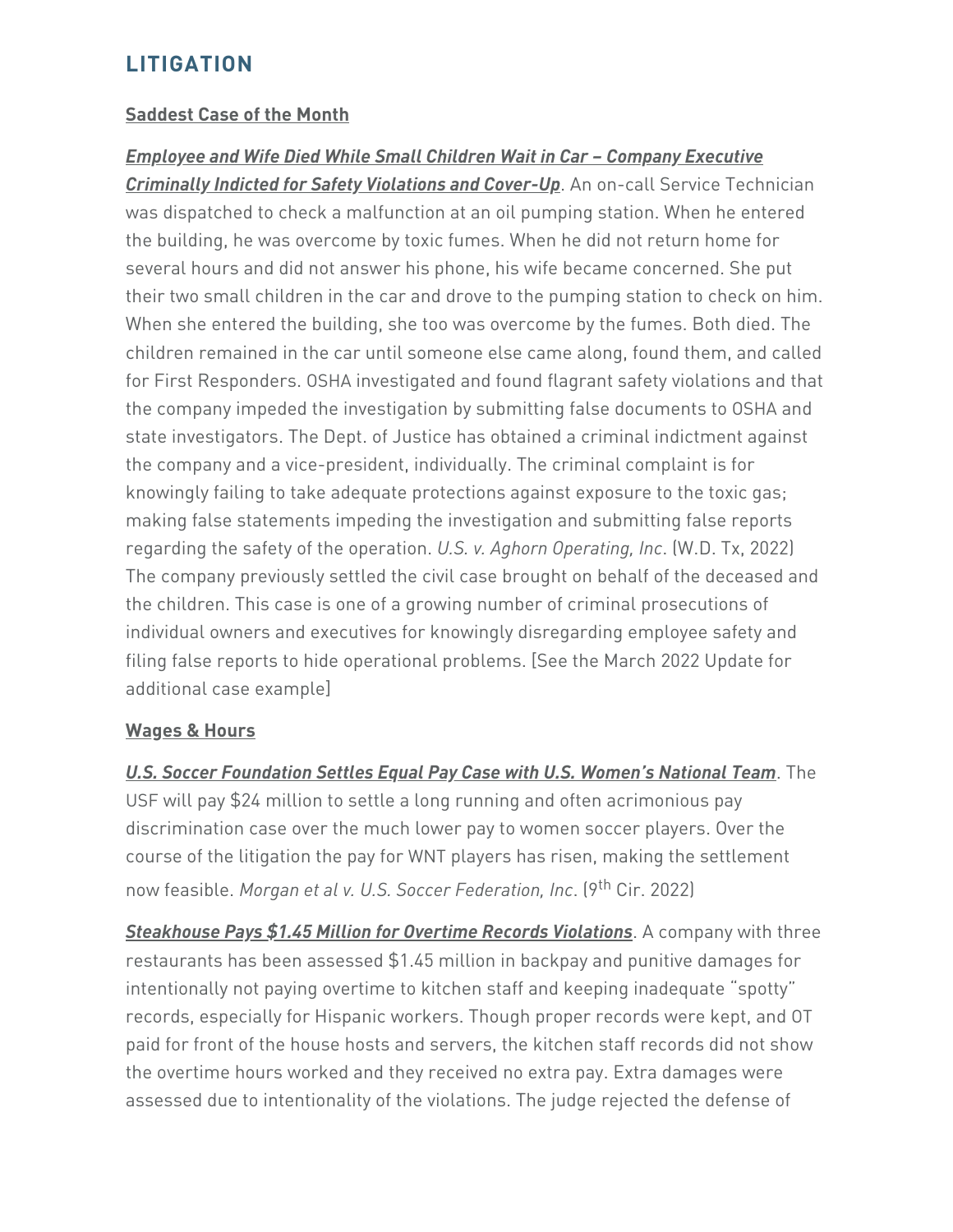"innocent mistake," because the restaurant company had been previously investigated and had to pay damages for exactly the same sort of violations. *Walsh v. Fusion Steakhouse, Inc. et al* (W.D. Pa, 2022)

*Restaurant Pays Servers \$800,000 for Tip Credit Violations*. The special pay rule for tipped employees requires careful work monitoring. Too much non-qualifying work negates the lower regular pay allowance. *Reynolds v. Turning Point Holdings,* LLC (E.D. Pa, 2022) was a case brought by servers who claimed "side work" should have been paid regular wages and overtime instead of the tipped credit wage. The company settled the case for approximately \$800,000 backpay. In addition, it has adopted a new computer system to keep track of employees' work duties and requires each employee to verify at least 85% of their daily work time doing tipped work.

*Reason Other Than Gender*. The Equal Pay Act prohibits unequal pay for substantially the same work done by women and men. It was the first major sex discrimination law before Title VII. However, a defense to differing pay is "any other reason besides gender." This has led many defendants to really stretch to describe some "other reason" to justify sex discrimination in pay. However, in *EEOC v. University of Miami, FL* (S.D. Fl, 2022), the jury found that a female political science professor was paid \$30,000 less than a male colleague due to validly different factors. In this case, it was academic publications. The male professor had more numerous articles in "top tier" academic journals and was often sought out by national media for interviews on political developments. His articles were more significant for the university academic certification and public reputation. It also helped that the highest paid professor in the department was a woman, and the lowest paid was a man. There was no pattern of discrimination.

## **DISCRIMINATION**

## *Sex*

*Professor Wins \$3 Million for Pregnancy Discrimination*. An Assistant Professor in Engineering was on course for full professor, with high recommendations until she took leave twice, using the school's benefits for pregnancy. Then her progress halted. In her tenure review process, she was asked repeatedly about her two pregnancies and future leave potential. Tenure was then denied. The university policy states that pregnancy-childbirth leave will have no impact on employment or tenure decisions. However, this did not seem to be the case. A jury awarded \$3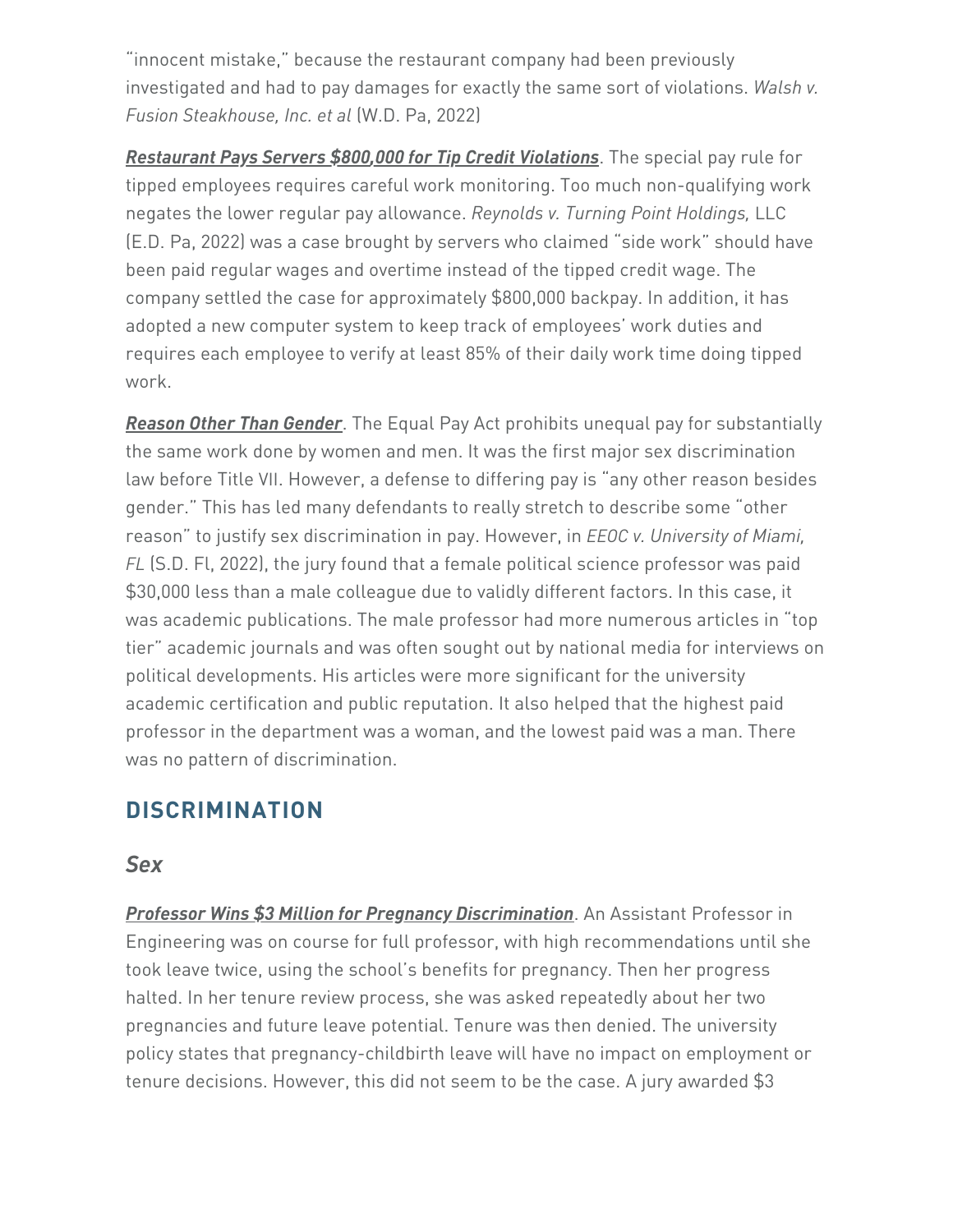million for backpay, pain and suffering. *Nikolova v. University of Texas at Austin* (W.D. Tx, 2022)

*Long John Silver's Settles Sexual Harassment of Teenager Case.* The EEOC announced that a Long John Silver's restaurant has settled a harassment case it brought on behalf of a teenage female employee. Two adult male managers allegedly subjected her to ongoing lewd comments, touching, propositions for sex and sexually explicit texts and videos. When the teenager complained, instead of investigating, the restaurant cut her hours. The company will pay \$200,000 to the former employee and engage in training, plus a period of close monitoring. *EEOC v. LIS Opco Two, LLC d/h/c Long John Silvers* (S.D. Ill, 2022)

*"Seething Hostility Toward Women"*. A judge upheld a \$2 million sex discrimination jury verdict in favor of a Boston Police Dept. detective, finding the city's motion to overturn or reduce the amount "rests on flawed legal positions previously rejected by the court." The evidence considered by the jury showed that the female detective's supervisor "seethed with hostility toward women in positions of leadership in general and specifically toward Gavin "(the plaintiff) due to her successful work and promotion to head the Human Trafficking unit." The supervisor gave "anemic resources" to the unit compared to male colleagues and he kept a special 48-page log of Gavin's every supposed flaw or minor error. He then arranged a transfer to a less visible unit, derailing her career. In addition to the \$2 million damages, the court awarded \$1.3 million in attorney fees to her legal counsel. *Gavin v. Boston Police Dept, et al* (D. Mass, 2022)

## *Age*

*Bath Companies Defense Does Not Wash*. In *Lemonade v. Bath Saver, Inc.* (S.D. Pa, 2022) the court found sufficient evidence to warrant a jury trial on a 66-year-old former sales employee's age discrimination case. The company claimed the employee was demoted and ultimately left the company due to poor performance. However, this defense did not seem to hold water, and could be pretext. There was evidence of ongoing focus on the plaintiff's age. There was "constant questioning" of when he was going to retire. He was routinely called "the old guy" and teased about age. A top manager objected to having the salesman in his unit stating, "He is old as F\_\_\_\_!" These multiple and ongoing age references created a strong appearance that age was a factor in employment decisions and the case should proceed to a jury. This case is a good reminder that loose comments create cases. Employers should adopt policies which prohibit negative comments and joking about protected EEO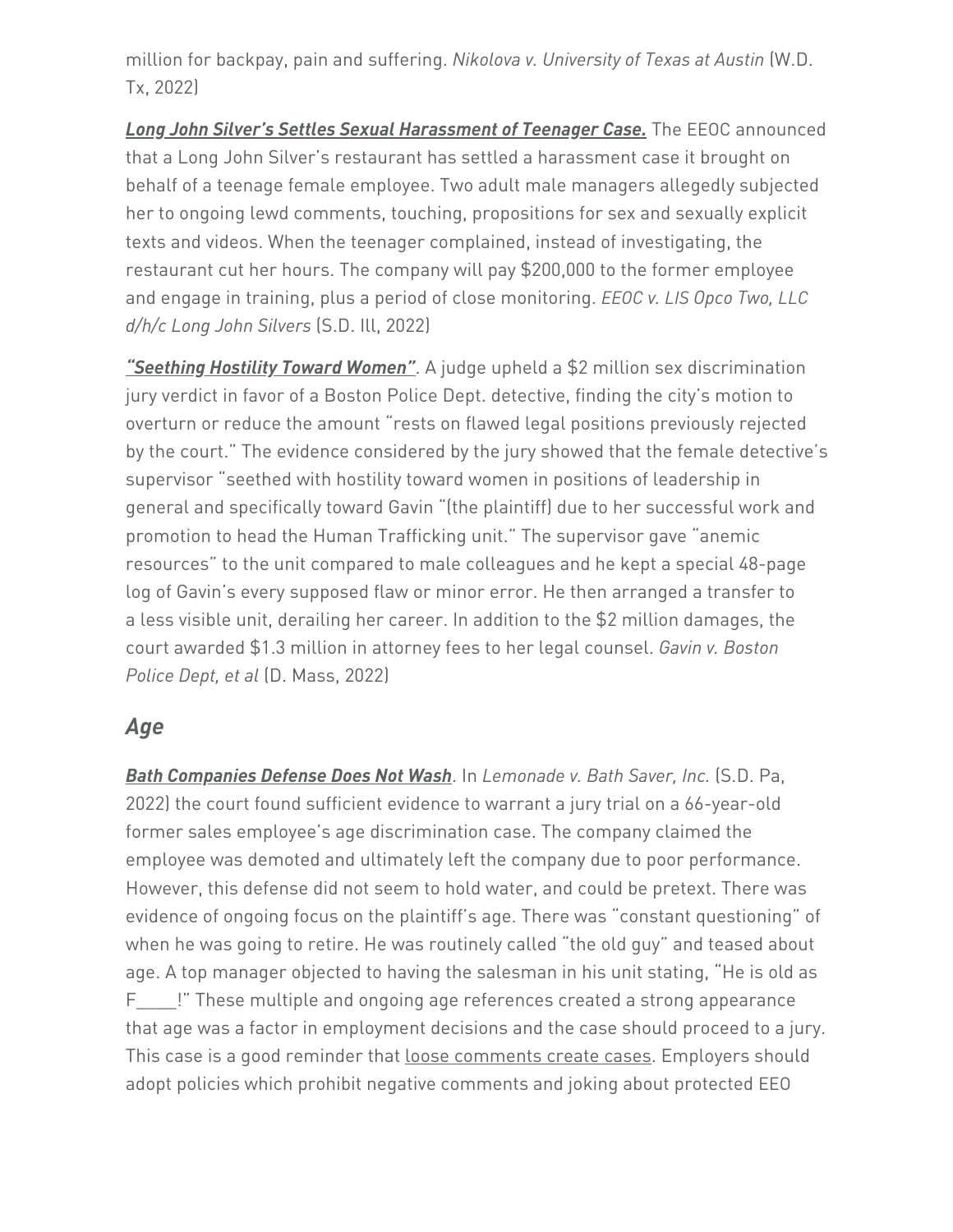categories in the scope of employment (including work related social situations). "Attempts" at humor about a person's EEO status can come back later as not so funny in court.

# **INTELLECTUAL PROPERTY**

*Former employees Each Get One-Year Prison Sentence for Taking Trade Secrets.* Two Genentech research employees took trade secrets, thousands of documents, in order to start their own company. They then induced another pharmaceutical company to invest \$101 million in the new company by convincing it they had independently invented a new process. The scheme collapsed, and the pair were convicted of theft of trade secrets and wire fraud. In addition to a one-year prison sentence, there is three years of supervised release they must submit to. *U.S. v. Jordanov and Lin* (N.D. Cal, 2022)

# **WHISTLEBLOWER/FALSE CLAIMS ACT**

The federal government renewed focus on fraudulent activity by federal contractors and rewarding the whistleblower employees continues to see an escalation of enforcement actions and large damage recoveries by the Dept. of Justice and the Securities Exchange Commission.

*\$1.7 Million Recovery for Retirement Savings Ruse.* An investment firm convinced "tricked" federal employees to change their retirement savings accounts to ones which generated much higher commission for the firm, but not such a benefit to the employees. The firm netted \$1.7 million from the scheme. A jury found the firm violated the Securities Act. *SEC v. Keystone Capital Partners, Inc.* (N.D. GA, 2022)

*False Freight Weights Result in \$6.8 Million.* A freight company massively overcharged the military by inflating the weight of the loads its trucks were delivering and collecting the unearned extra freight charges. A company employee filed a False Claims Act complaint, and the Dept. of Defense pursued the matter and got a \$6.8 million settlement. The whistleblower will receive \$1.3 million under the FCA's provisions regarding successful prosecution of contractor misdoings. *U.S. v YRC Freight, Inc. (*W.D. NY, 2022) In addition, the company also had to settle a class action suit by its own stockholders growing out of the False Claims matter.

## *Drug Company Pays \$234 Million for Misreporting and Keeping Rebates.*

A whistleblower received a \$40 million share of a \$234 million settlement for his FCA report of a drug company's misfeasance. Under the Medical and Drug Rebate